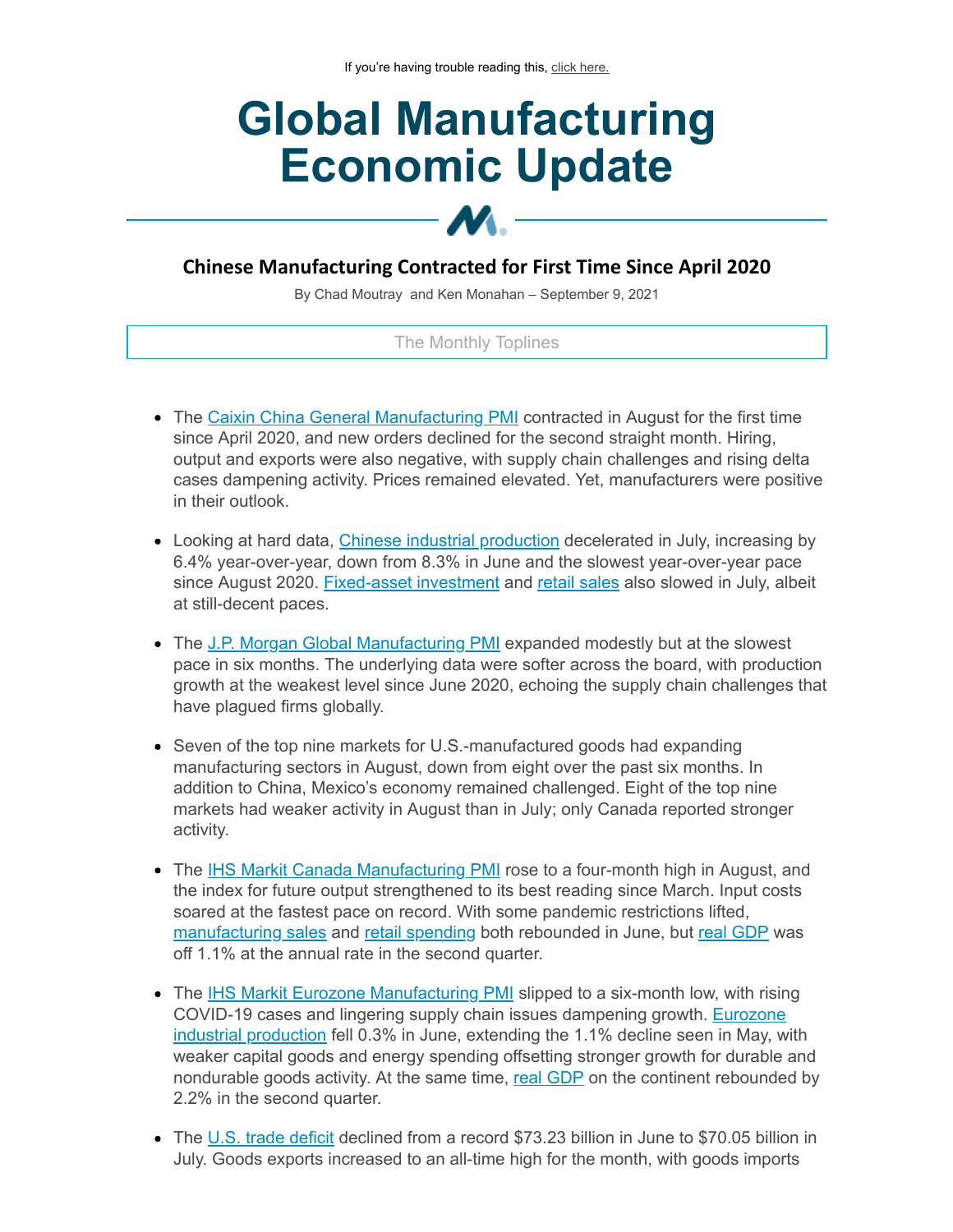edging down from the prior month's record pace.

- According to the latest non-seasonally adjusted data, U.S.-manufactured goods exports totaled \$642.16 billion through the first seven months in 2021, soaring 18.80% from \$540.53 billion year to date in 2020.
- Manufacturers in the United States are working robustly with the Biden administration and Congress to open markets, enforce trade agreements and address challenges overseas and ensure trade certainty and competitiveness, taking actions that include the following:
	- Calling on senior Biden administration officials to accelerate efforts to formalize its China strategy
	- Urging the Biden administration to leverage the United States–Mexico–Canada Agreement to address trade barriers faced by manufacturers in Mexico
	- Continuing to call for "effective" steps to fight COVID-19, not a waiver of World Trade Organization Trade-Related Aspects of Intellectual Property Rights
	- Continuing to lead industry advocacy in support of expeditious congressional passage of a comprehensive Miscellaneous Tariff Bill



**Caixin China General Manufacturing PMI** 

(January 2019 - August 2021)

Global Economic Trends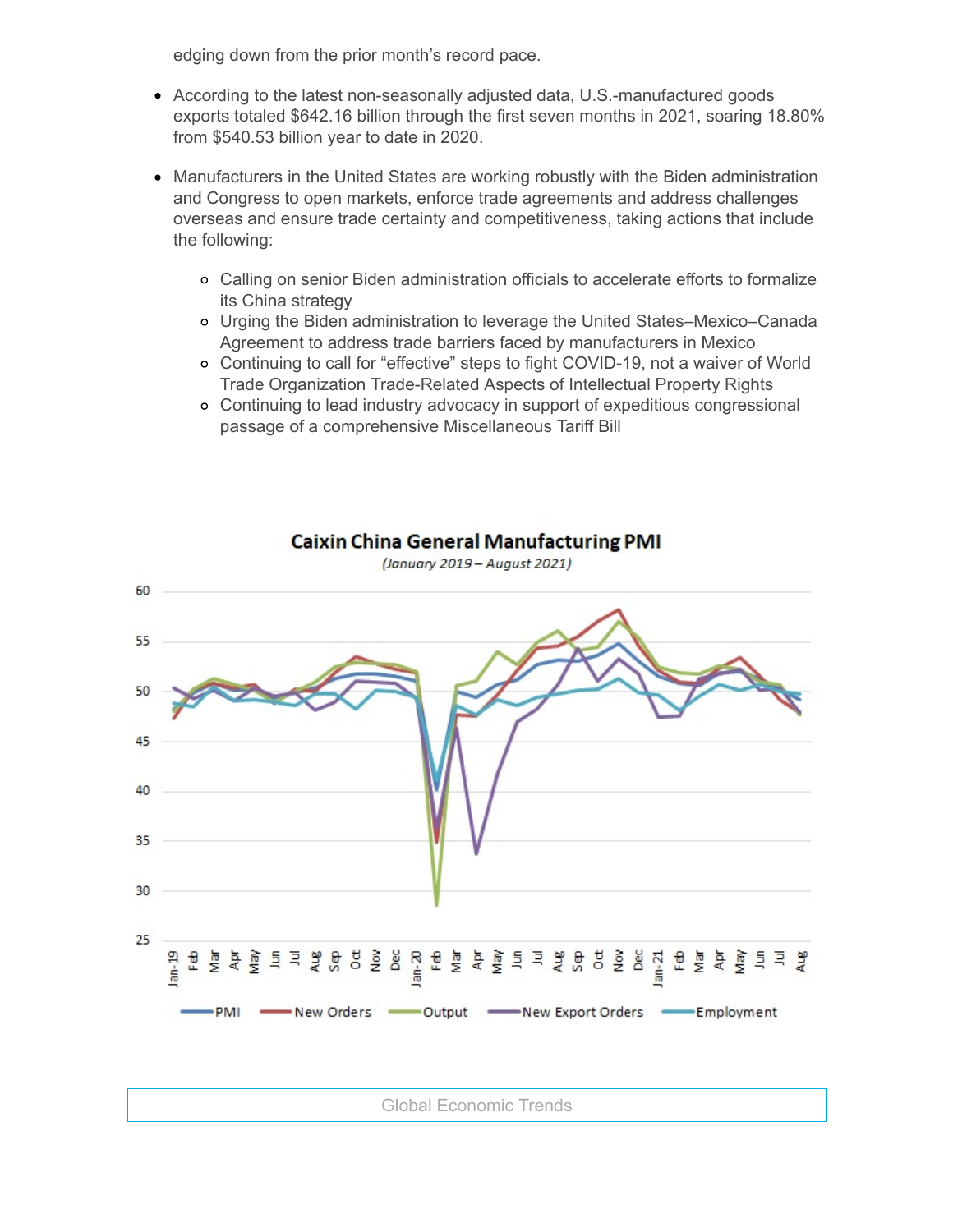- **Worldwide Manufacturing Activity:** The J.P. Morgan Global [Manufacturing](https://click.email.nam.org/?qs=ddf8fc9ca06d8d9ab6237728e377c62ec10c69e363510a5ddf345c8a9c3872c869bd10aab3b61568f1d901bef8b5d5f3f5ce01ebc2301d39) PMI expanded modestly but at the slowest pace in six months, declining from 55.4 in July to 54.1 in August. The underlying data were softer across the board, including new orders (down from 55.3 to 53.6), output (down from 54.4 to 51.9), exports (down from 52.7 to 51.0) and employment (down from 52.7 to 52.0). Production growth recorded its weakest numbers since June 2020, echoing the supply chain challenges that have plagued firms globally. The index for delivery times (up from 36.0 to 36.1) remains near record levels. Similarly, the index for input prices (down from 71.2 to 70.4) was not far from May's pace (71.7), which was the fastest pace since March 2011. Output prices (down from 60.3 to 60.1) remained highly elevated, despite easing for the third consecutive month from May's record high (62.6). Meanwhile, the index for future output (down from 64.2 to 64.1) signaled strong growth in production over the next six months, albeit with some easing in the past two surveys.
- **Sentiment in Major Markets:** Seven of the top nine markets for U.S.-manufactured goods had expanding manufacturing sectors in August, down from eight over the past six months. China slipped into contraction territory for the first time since April 2020, with supply chain challenges and rising delta cases dampening activity. Eight of the top nine markets had weaker activity in August than in July; only Canada reported stronger activity. Mexico's economy remained challenged, contracting for the 17th straight month. Here are more details on each of these major markets (in order of their ranking for U.S.-manufactured goods exports in 2020).
	- o [Canada](https://click.email.nam.org/?qs=ddf8fc9ca06d8d9a816f72b2f48391e90f17544bb0874b015995337a179a44f1ccf4ae92098f220f1fb52838258c2e5e797193183eb2d6b4) (up from 56.2 to 57.2, a four-month high): New orders, output and exports accelerated in August, but employment slowed slightly. The index for future output strengthened to its best reading since March, signaling optimism in the outlook. Input costs soared at the fastest pace on record, as firms grappled with supply chain challenges.
	- o [Mexico](https://click.email.nam.org/?qs=4bcbaac8f909473cda5a0ae5e9bb1d492271c19d1d04f37d68db190eacfd991923a6bd76d8ecbafa6a4adfb34baf8eaf826ef97a4aac758f) (down from 49.6 to 47.1, a five-month low): Mexico once again reported the weakest PMI reading among the top nine markets, with supply chain disruptions and rising COVID-19 cases causing further declines in manufacturing activity in August. The data fell lower across the board. Input prices stabilized somewhat. Firms were optimistic about production over the next six months, albeit with some easing in confidence.
	- [China](https://click.email.nam.org/?qs=ddf8fc9ca06d8d9aaef8fffaf0272a756a5c8c4ef16133cf3f08153c970fdc4f3e0c5a880ca1f1d856abe994eb0cfc5453cc5e49a1888ca3) (down from 50.3 to 49.2, contracting for the first time since April 2020): New orders declined for the second straight month, with output contracting in August for the first time since February 2020. Hiring and exports also fell. Input and output prices strengthened, and respondents were cautiously positive about the next six months.
	- o [Japan](https://click.email.nam.org/?qs=4bcbaac8f909473ce73e49d42f7b69002a28b1f916a6b363c4a9492d6ee537205accdd0040d4e9e7998642ce2f64b1074543a247bbcd2056) (down from 53.0 to 52.7): New orders, exports and output softened in August somewhat, but hiring rose at the fastest pace since January 2020. The outlook for future production declined for the second straight month but continued to signal optimism. Input prices pulled back (but remained elevated) after peaking at a rate not seen since September 2008.
	- United [Kingdom](https://click.email.nam.org/?qs=4bcbaac8f909473ccade0d5f6e6cf7c7e4f4d24ff146b8a1b912cbb816f69a0d450c96b31b343401162b56567540e4d1b7dbb9aa78e21ec1) (down from 60.4 to 60.3, a five-month low): Manufacturing activity in Great Britain mostly softened across the board in August, largely on supply chain challenges, but activity continued to expand robustly. Future output strengthened, pointing to very upbeat expectations for the coming months. Input prices pulled back for the second straight month from a record high in June but remained highly elevated.
	- o South [Korea](https://click.email.nam.org/?qs=4bcbaac8f909473c0a3cefdce2f53197d662e368ef0574495ceb51d4438096248fe057b885d95b92d74e9fce1b80772eaf55eed88dd91193) (down from 53.0 to 51.2, a 10-month low): Activity slipped across the board in August, with output contracting for the first time in 12 months on "supply chain disruption and material shortages." Yet, South Korean manufacturers were more positive in their views of future production. Input and output prices stabilized somewhat, with each pulling back from recent all-time highs.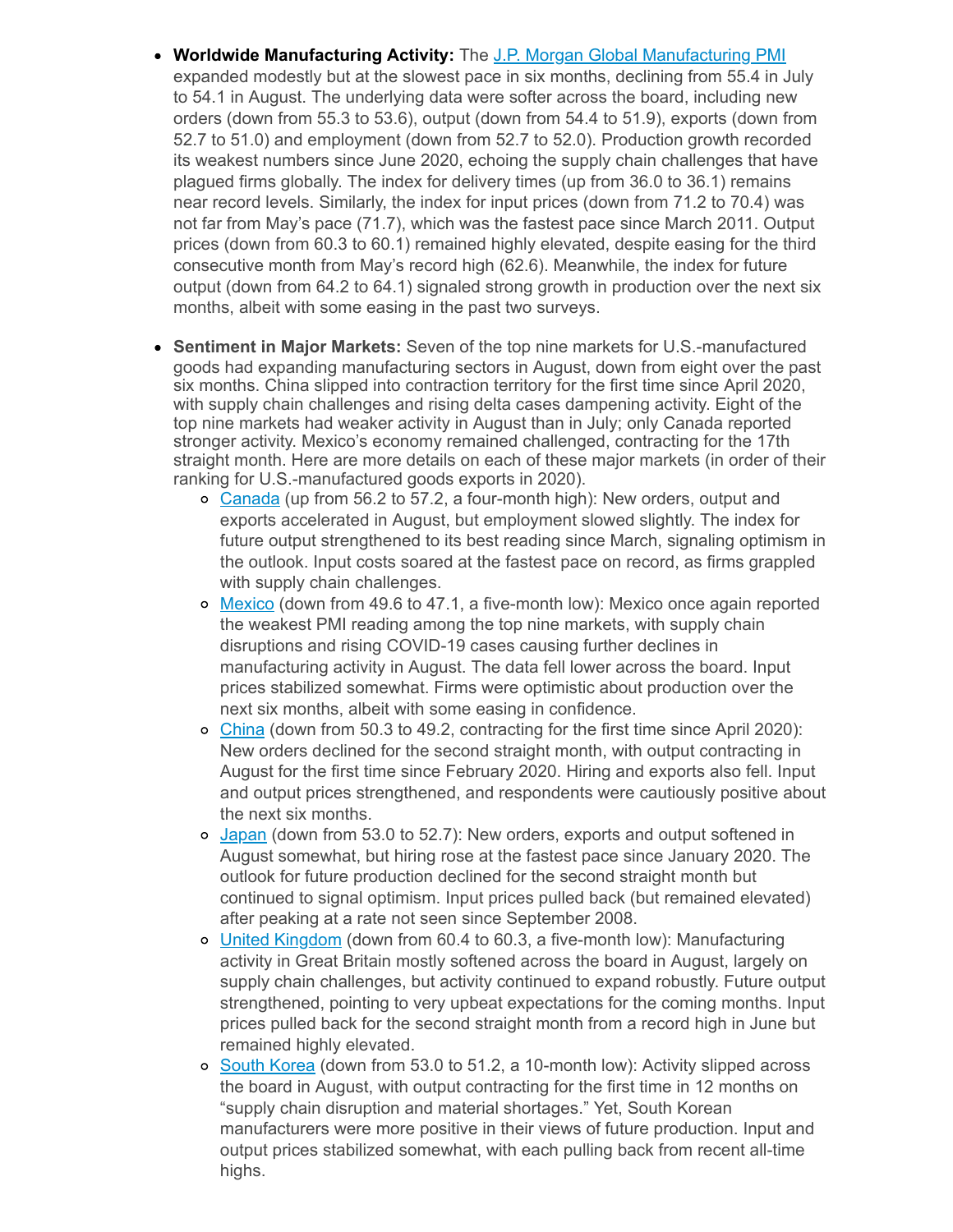- o [Netherlands](https://click.email.nam.org/?qs=4bcbaac8f909473cd19e03b32a9ede6106c6f207a4fa4e45ca111bb8567fc1351a07ff755786b60e21b1c8f391494a666ad8bad89c1629a9) (down from 67.4 to 65.8, a five-month low): The Netherlands had the highest PMI among the top nine markets for U.S.-manufactured goods, even as it continued to pull back from May's record reading (69.4). Hiring rose at the best rate since February 2018, but most of the other key measures slipped in August. Future output expectations strengthened. Input and output prices both eased from record paces in July, while remaining very elevated.
- $\circ$  [Brazil](https://click.email.nam.org/?qs=4bcbaac8f909473ce39fee8d037dc45bd5895c53af051528b75b6ffae9d947605698b12b3aff141c7ffbcd2571d9252a0a942e75d9a6202e) (down from 56.7 to 53.6, a four-month low): New orders, output and hiring softened in August, with exports contracting for the first time since January and finished goods inventories rising at a record pace. Respondents remained encouraged about growth moving forward. Raw material costs and output prices continued to accelerate very strongly for the month, albeit with some continued deceleration from June's paces.
- **Regional and National Trends:** Here are some other economic trends worth noting.
	- China: Industrial [production](https://click.email.nam.org/?qs=ddf8fc9ca06d8d9ab69358fe653147fcb51e8c0515dafa60c9e6ae8256913b35793824c35d6e1dde97f45727705ea045d46a40f1ed658a69) decelerated in July, increasing by 6.4% year-overyear, down from 8.3% in June and the slowest year-over-year pace since August 2020. Manufacturing output was up 6.2% year-over-year in July. These data are consistent with other measures, which show activity softening on supply chain and delta variant concerns. [Fixed-asset](https://click.email.nam.org/?qs=ddf8fc9ca06d8d9a761c67cfff36696b093e7c03b42d8222cfb0727e4950c95a24fa695139241faee7b4a0ba28f2baf8eb9c3a038fd385d1) investment (down from 12.6% year-over-year to 10.3%) and retail [sales](https://click.email.nam.org/?qs=ddf8fc9ca06d8d9aaabffde6430cf14169aa3fc097de5d9157d7786ba88cd82b10a1699ddefa2d69e1d315501b4ab95a0ca1b236b8640361) (down from 12.1% year-overyear to 8.5%) also slowed in July, albeit at still-decent paces. New data on these three measures of economic activity for August will be released on Sept. 15.
	- Europe: After declining in the prior two quarters, real [GDP](https://click.email.nam.org/?qs=4bcbaac8f909473ce016e7b7bdac0e9151276f08c0b6b5eee7229fb125a10dd93f3b46e85eaddc020c937b696caf9ad50ef844fefb462376) rebounded by 2.2% in the second quarter in the Eurozone, rising on a year-over-year basis by 14.3%. Inventory growth was negative, but economic growth was lifted by the other major components, including personal and business spending. At the same time, industrial [production](https://click.email.nam.org/?qs=4bcbaac8f909473ca05f7882fd43967ea271727220075e0e37ab05e6b5c9ac4759b48bb8b95577f9cf457aa00678128c367ad6c60a895658) fell 0.3% in June, extending the 1.1% decline seen in May, with weaker capital goods and energy spending offsetting stronger growth for durable and nondurable goods activity. June industrial production data will be released on Sept. 15. [Industrial](https://click.email.nam.org/?qs=4bcbaac8f909473c90c8be37c495dbe3ae1df05bb3d1a44b56e6d8ec5dfc0f05f56b05a63bd388c65ab78d83bec256a0aab0749c3e508edd) producer prices rose 2.3% in July, with 12.1% growth year-over-year. Meanwhile, retail [sales](https://click.email.nam.org/?qs=4bcbaac8f909473cd717afde341b800df3be597c638480a9f47a10e496a04e606bc83e5638edc4a0531502d931c4f3e369df24c8369b45a4) declined 2.3% in July, pulling back for the first time since April on renewed COVID-19 concerns. Retail spending has risen 3.1% year-over-year. The [unemployment](https://click.email.nam.org/?qs=4bcbaac8f909473caf003b023542831965f858d9d4a0898a303090e4dccd603a0631f3463e396cf61ba89e65ffaaf50a7eda6ef8f1f582eb) rate decreased to 7.6% in July, a 14-month low.
	- United Kingdom: Industrial [production](https://click.email.nam.org/?qs=4bcbaac8f909473c33121db42b6824cc6995f681c3ff1e05beeef36f9654db3c4e6a4c8f33f06e80629f6dd8d333759f511d44817d0a9ab7) fell 0.7% in June, continuing the monthto-month seesawing that began in the spring, but with manufacturing output up 0.2%. Since February 2020, manufacturing production has declined by 2.3%. New data for June will be released on Sept. 10. Meanwhile, retail [sales](https://click.email.nam.org/?qs=4bcbaac8f909473c6c0b43ab4eb915ad87c44a1cb44ca116080eeafc2d2f2cec586d9b7b1b71877753464c8b1d61c9b66e9f54134021a677) declined by 2.5% in July, falling in two of the past three months, largely on rising COVID-19 cases. Since February 2020, retail spending has risen 5.8%.
	- o Canada: Real [GDP](https://click.email.nam.org/?qs=4bcbaac8f909473ca3b0e0d53f09038f8544fee89eeb06e3d3bf03493f089c716a1f01b6338dabc24ac99b9839babbe097d759a35ea54660) fell 0.3% in the second quarter, ending three straight quarters of growth, for an annualized decline of 1.1%. Reduced business investment and fewer exports helped pull activity lower for the quarter, with consumer spending also softer than desired, as COVID-19 cases continued to rise across Canada. Nonetheless, [manufacturing](https://click.email.nam.org/?qs=4bcbaac8f909473c5549c04e68c32febfdd0eb53ca3563afa98b640cfcdd5f0a7af2b552c0eee2a08d5804c513db68d4db6a9660f3cd49f3) sales rose 2.1% in June following declines in both April and May, led by increased activity for automobiles and energy. Since February 2020, new orders for manufactured goods have risen 4.3%. Meanwhile, retail [sales](https://click.email.nam.org/?qs=4bcbaac8f909473c863047269be5b2f06ccbea99de3a1c6e3edd9fefd0faabf467905d70e52da6e06e6e927d41a19055d2684fed046d696b) increased 4.2% in June as some pandemic restrictions were lifted, boosting consumer spending. The [unemployment](https://click.email.nam.org/?qs=4bcbaac8f909473c538fcdcd19001bc92fad27581cefcddd9be6ff9d1c3906c75d2bd6d398f0b5708e10141399e0315c9542d30af40f6cb8) rate dropped from 7.8% in June to 7.5% in July, a four-month low. The number of [manufacturing](https://click.email.nam.org/?qs=4bcbaac8f909473cb7863bf0248564650b9cd403c98c4bb674865a813883de88a9126bc315403c0e515643241733a431714cf0e5db937439) workers rose by 8,800 in July, with employment in the sector up 69,200 year-over-year. August labor market data will be released on Sept. 10.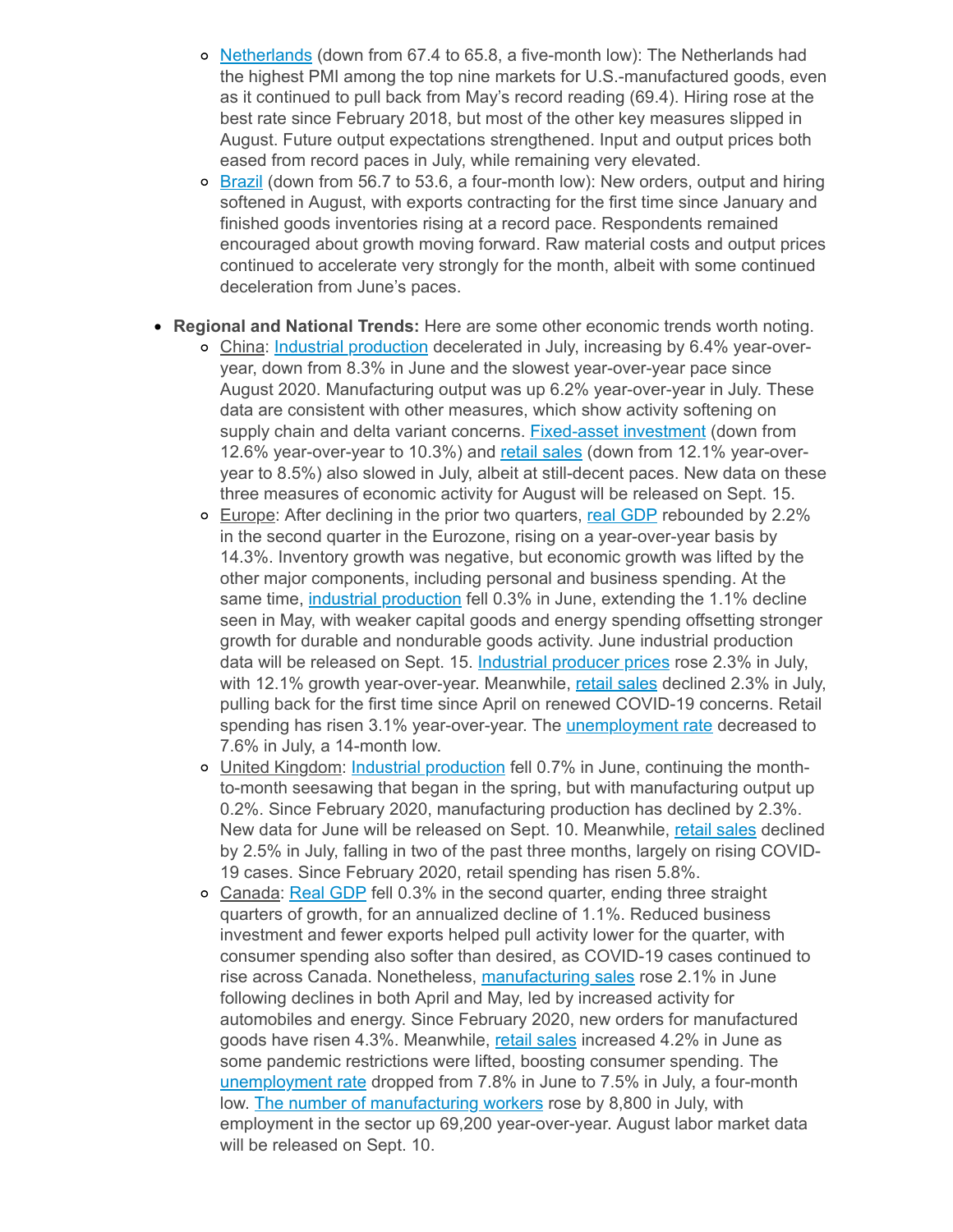- o Mexico: Industrial [production](https://click.email.nam.org/?qs=4bcbaac8f909473c08559fc74bced43203f8d1b9f3f9253d8843ed4d2d4e33fe94abda68c145ee200998222bb11934000d368930255ca4ca) fell 0.5% in real terms in June, declining for the second time in the past three months. Manufacturing production edged down 0.1% for the month. Over the past 12 months, industrial production has jumped 13.6% in real terms, albeit based on poor comparison data from 2020, with output in the manufacturing sector up 16.3%. July data will be released on Sept. 10. [Note: The link is in Spanish.]
- Japan: Industrial [production](https://click.email.nam.org/?qs=4bcbaac8f909473c08e7865cdf9759e9f341fb2112f13b2e3e82c57b727a784757ac791e6593006906c4f7adb705080fad34788f18b14bab) declined 1.5% in July, pulling back after jumping by 6.5% in June, largely on rising delta variant cases in Japan. On a year-overyear basis, industrial production has soared 11.6%, keeping in mind the weaker comparison data in 2020. Meanwhile, retail [sales](https://click.email.nam.org/?qs=4bcbaac8f909473cb97e314f4072cc3991d8a3d0aa257d7cddb8ca9ae17942b2eec42b115edf67e423fe73a9b14692036ee3c3fe5742b389) rose by 1.1% in July, slowing from the 3.1% gain seen in June. Over the past 12 months, retail spending has increased 2.4% since July 2020. [Note: The retail sales link is in Japanese.]
- o Emerging Markets: The IHS Markit Emerging Market Index declined from 50.6 in July to 49.6 in August, contracting for the first time since June 2020. Activity was mostly lower across the board, with new orders, exports, output and hiring each contracting for the month. More positively, the index for future output continued to signal optimism about production over the next six months, albeit with a marginal pullback in sentiment. Input prices decelerated slightly but remained elevated. [Note: There is no link for this release.]
- **Trade-Weighted U.S. Dollar Index:** Since June 7, the U.S. dollar has [risen](https://click.email.nam.org/?qs=4bcbaac8f909473c9499b581236404a1c1b68af888f703d2ef05bcbf2afbc4e5e5e8e510d66d9f89541b7a896380618902099f05470b8a5f) 1.9% against a broad-based index of currencies for goods and services, according to the Federal Reserve. These data reverse, to some extent, the depreciation in the dollar seen since last spring, with the U.S. dollar down 9.4% on Aug. 6 relative to April 24, 2020. The index reflects currency rates per U.S. dollar, suggesting the dollar can purchase less today than it could at this time last year, but somewhat more than it could on June 7. Over a longer time frame, the trade-weighted dollar index has risen 21.1% since July 1, 2014.
- **International Trade:** The U.S. trade [deficit](https://click.email.nam.org/?qs=4bcbaac8f909473ccac621419ed90ca0209ca8839afaef6629ef590ffa577778707a10a9a1faac67b58b5727a652030c3c6227adcfb0d693) declined from a record \$73.23 billion in  $\bullet$ June to \$70.05 billion in July. Goods exports (up from \$145.92 billion to \$148.59 billion) increased to an all-time high for the month, with goods imports (down from \$239.18 billion to \$236.31 billion) declining from the prior month's record pace. Through the first seven months of 2021, growth in goods exports (up 13.00%) has outpaced the increase in goods imports (up 9.27%). However, since the COVID-19 pandemic began, goods exports and imports have increased 9.50% and 18.51%, respectively. The more-rapid growth in goods imports corresponds to the stronger economic recovery in the U.S. relative to other markets. Meanwhile, the service-sector trade surplus dropped from \$20.03 billion in June to \$17.67 billion in July, the lowest level since August 2012.

In July, the increase in goods exports was led by strength in non-automotive capital goods (up \$976 million), consumer goods (up \$810 million to a new record), automotive vehicles and parts (up \$613 million) and industrial supplies and materials (up \$179 million to a new record). At the same time, higher imports for automotive vehicles and parts (up \$1.07 billion) were offset by declines for consumer goods (down \$2.13 billion) and industrial supplies and materials (down \$1.66 billion), among others.

According to the latest non-seasonally adjusted data, U.S.-manufactured goods exports totaled \$642.16 billion through the first seven months in 2021, soaring 18.80% from \$540.53 billion year to date in 2020).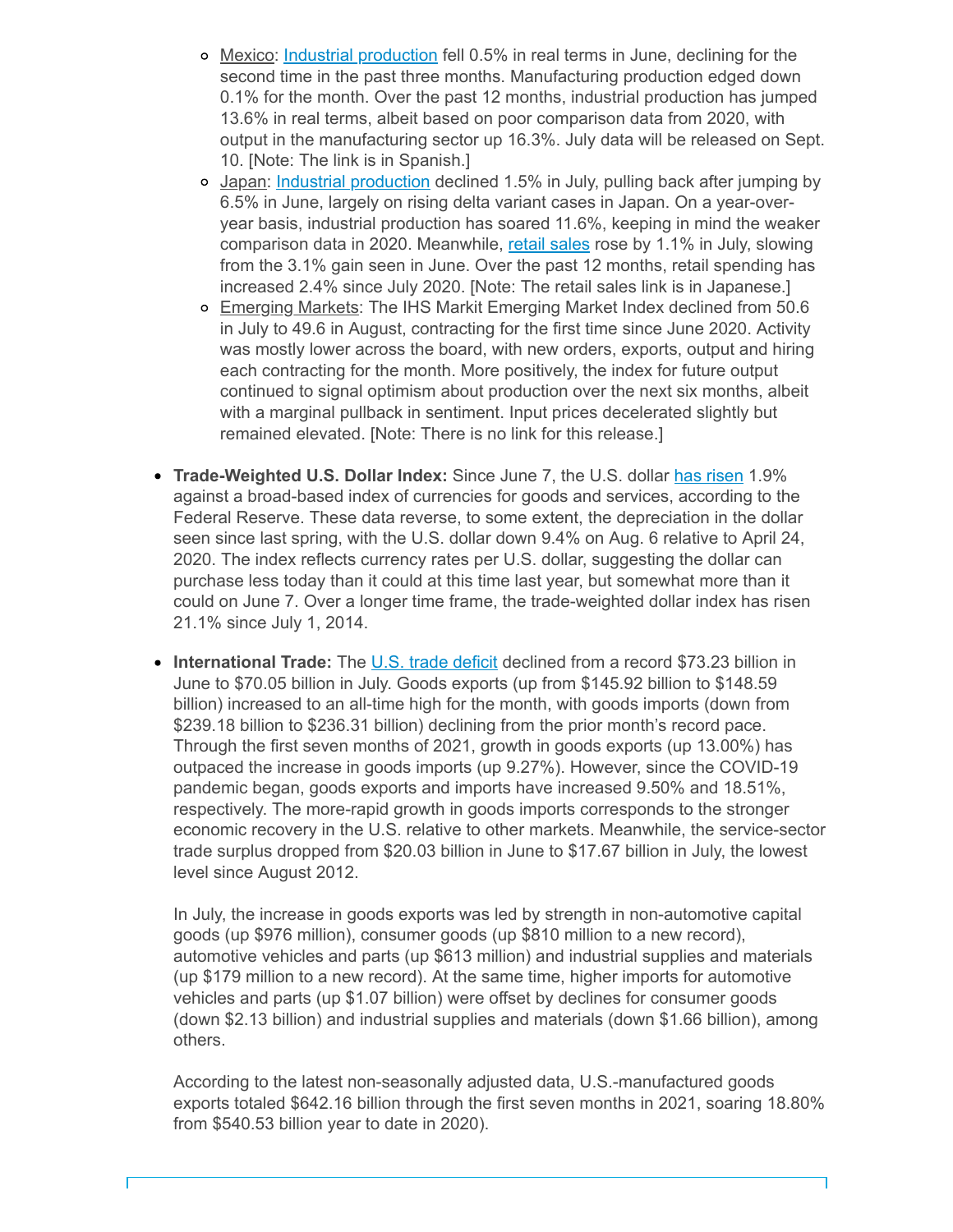- *The NAM calls on senior Biden administration officials to accelerate efforts to formalize China strategy, act to hold China accountable and support manufacturers.* On Aug. 31, NAM President and CEO Jay Timmons [urged](https://click.email.nam.org/?qs=4bcbaac8f909473c048feac61d2bf1551812caaac9ca4101f2644b3d479a80e582542fb1d0625229217368e66d6a648a713ee9deeedef28b) senior members of the Biden administration to accelerate efforts to develop a comprehensive national China strategy suited for a new, post-pandemic world, building on Timmons' [March](https://click.email.nam.org/?qs=4bcbaac8f909473c0eda5e081e6eeab124930968c6d424a63c15d814b6cdc183521e5986cc36d9c290bfc9abf3115481cc098f9b1841b93c) letter to President Joe Biden. The letter covers the following issues:
	- Reiterates strong support for a clear China strategy, encompassing principles laid out in the March letter to President Biden to "boost national security, promote American democracy and values abroad and strengthen our ability to compete economically with China," while also recognizing China as a necessary partner, a fierce economic competitor and a major rival
	- Urges the administration to accelerate its efforts to develop and begin implementing such a strategy to allow faster action in areas such as trade that can directly benefit manufacturers in the United States
	- Recommends specific areas of quick action, such as holding China accountable for its commitments under the January 2020 "Phase One" U.S.–China trade deal, engaging with China directly to advance the administration's trade and economic priorities toward China and reestablishing a process to allow U.S. companies to seek and voice views on exclusions from Section 301 China tariffs and extensions of expired exclusions

## [Learn](mailto:rong@nam.org?subject=China) more.

- *The NAM calls on Biden administration to leverage the USMCA to address Mexican trade barriers.* On Sept. 7, the NAM and 13 other trade associations sent a joint [letter](https://click.email.nam.org/?qs=4bcbaac8f909473c399a583572d9abe29ad0bf002402351a93d729081df76c1e803a78b61da28a062737ccac9e61b2b3fa8a23da6144d2d3) to Vice President Kamala Harris, encouraging the Biden administration to use all available tools, including taking enforcement actions when necessary, to secure Mexico's full implementation of and compliance with its commercial commitments under the USMCA.
	- This letter came out ahead of the Sept. 9 United States–Mexico High-Level Economic Dialogue. At the meeting, Vice President Harris and senior officials from the Office of the U.S. Trade Representative and the Departments of Commerce and State will meet with Mexican Economy Secretary Tatiana Clouthier and Foreign Affairs Secretary Marcelo Ebrard to discuss a common economic agenda in areas such as supply chains, sustainable development, digital economy issues and the COVID-19 economic recovery.
	- The letter, organized by the Alliance for Fair Trade Enforcement (of which the NAM is a member), underscores the critical importance of full enforcement of the USMCA and outlines steps needed to address growing trade concerns in Mexico; support a strong, innovative U.S. economy across a range of manufacturing and other sectors; and ensure that trade works for the middle class.
	- The letter, which was also sent to U.S. Trade Representative Katherine Tai, Secretary of Commerce Gina Raimondo and Secretary of State Tony Blinken, urges the Biden administration to use all appropriate dialogues and tools to ensure full commercial enforcement and Mexico's compliance with its trade obligations.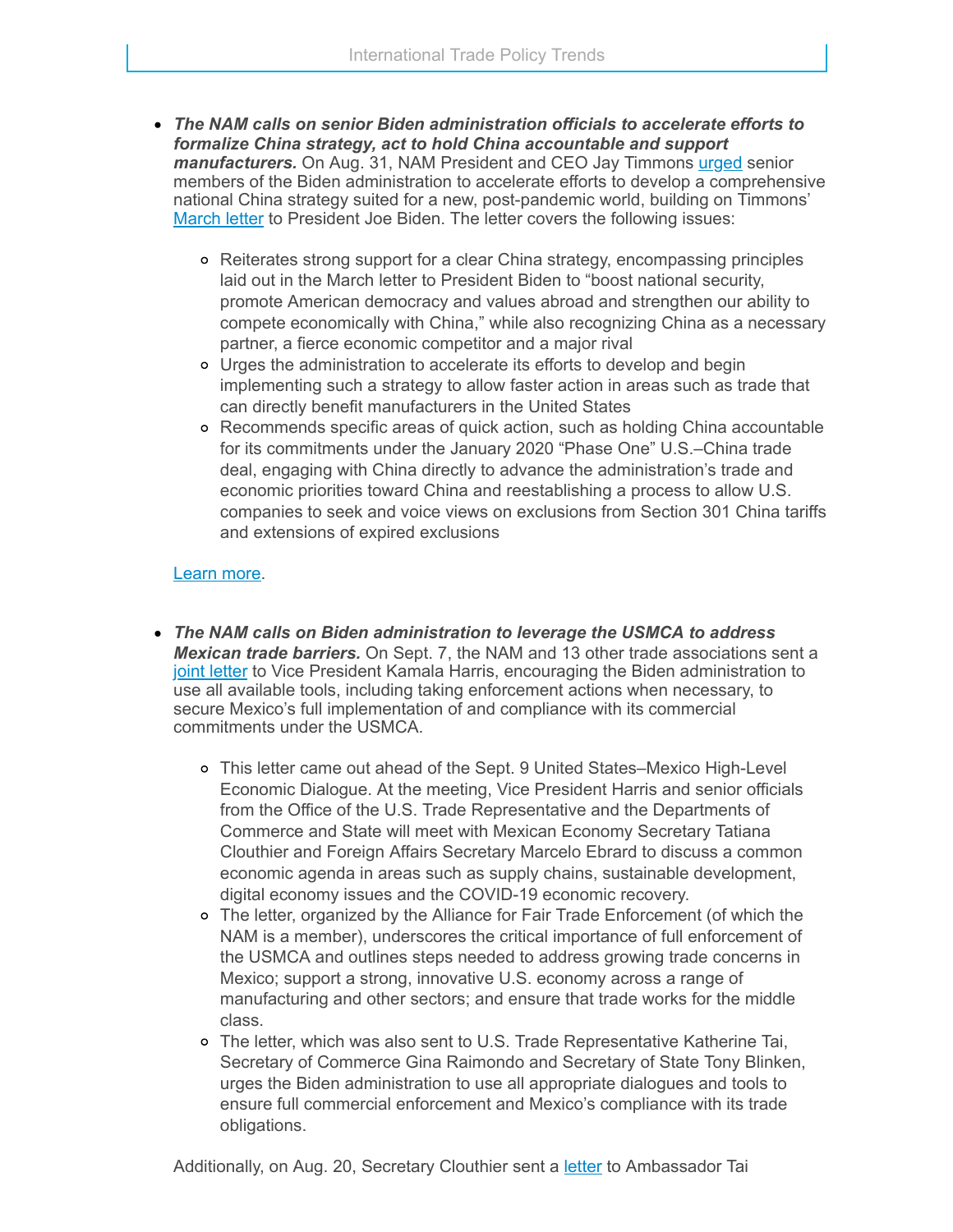announcing that Mexico will seek formal consultations with the United States on the application and interpretation of USMCA automotive rules of origin related to calculating and meeting the 75% regional value content threshold. USTR has indicated it is reviewing the request; USTR is required to respond by Sept. 20.

#### [Learn](mailto:msierra@nam.org?subject=Mexico) more.

- *With TRIPS Council and WTO Ministerial meetings looming, countries retain divergent views on proposed intellectual property waivers for COVID-19 products, with more activity expected in the coming weeks.* In Geneva, member states continue to maintain existing positions in ongoing discussions about a pair of proposals at the WTO to advance the fight against COVID-19. Recommendations include a [proposal](https://click.email.nam.org/?qs=4bcbaac8f909473ceb93e7edd26570231a94ef5a8f9bd794b00ae4804bba0d99dbeeab82573c955df15b33e2d2890bc3ba827b04beb4991d) from India and South Africa to broadly waive all IP for COVID-19 response items for three years and an [alternative](https://click.email.nam.org/?qs=4bcbaac8f909473c793ec8282dba4995b6728afe2cde286d967db12bae581ed72a19242b7414eca1422103fd4f6851357ca821df143b35a2) proposal from the European Union focused on trade facilitation and export restrictions, voluntary pledges to expand production and clarification on compulsory licensing and other IP-related flexibilities.
	- *Ambassador* Tai and other senior Biden administration officials have remained firm in their **[support](https://click.email.nam.org/?qs=4bcbaac8f909473c0a2765c87e09f7fc4d985b649775919f55edcbdc09b6b1808aa105717ed31410678308df65c3eb500b7eafa6cb7ecf40)** for waiving IP protections for the narrower category of COVID-19 vaccines. However, recent White House leadership decisions—such as ongoing distribution of COVID-19 vaccine doses globally following a June [announcement](https://click.email.nam.org/?qs=4bcbaac8f909473cb78c3563ff35de69da4151e4c575aecf74f947abeb7a2c5025bc082a9c8e07250a97588b0877a565859939ea96be7336) to purchase and distribute more than 500 million doses of U.S. made vaccine by June 2022—point to other approaches that are, in fact, expanding global vaccine access.
	- *The next few weeks are likely to see an uptick in discussions in Geneva ahead of an Oct. 13–14 meeting of the WTO TRIPS Council , as well as the 12th WTO Ministerial Conference on Nov. 30–Dec. 3.*

The NAM, through press [statements](https://click.email.nam.org/?qs=4bcbaac8f909473cddd1704b620929f6d63fa40105d39426dfd46b071045bc0abd6fe5626e0aecf478e7a5168607267f43a28b01c923f3a1) and other public messaging (such as [here](https://click.email.nam.org/?qs=4bcbaac8f909473c2fc1a925e5f47a8171167f1191a6388c6b46ce37873cfd214aec28b3eaf30c48d56a3fa1d968f12d4cf1cdbd324b4a07) and [here](https://click.email.nam.org/?qs=4bcbaac8f909473c550597a6549e8f4cf03c367a79edd590bc422da22784e32d8201a69e211bf6c5323d9b332c296cae123fe981b0ce46fc)), [cross-association](https://click.email.nam.org/?qs=4bcbaac8f909473c1cbbeb59912e936202dde46349286066bd3e10bb3959ffdbd2a700f1a69f187659d550be366e900fab18588d8f6042b1) letters , direct advocacy with senior U.S. officials and expanded partnerships with global manufacturing associations, continues to stress that the proposed WTO TRIPS waiver would be ineffective and harmful to efforts to overcome manufacturing and supply chain challenges. While also pointing to constructive ways for the United States to lead on the global COVID-19 response efforts, the NAM contends that such a waiver would undermine U.S. technology leadership, investment in innovation and future pandemic response.

#### [Learn](mailto:kmonahan@nam.org;rong@nam.org;msierra@nam.org?subject=WTO-TRIPS) more.

- *Vice President Harris visits Vietnam, Singapore with stress on supply chains, climate, health cooperation.* On Aug. [22–26,](https://click.email.nam.org/?qs=4bcbaac8f909473c19225d0348e8c091d786bd7cb48dcb7d10a5041a4d06338f1ca74181f7a0489e268cef4208ab78406eae649445444249) Vice President Harris traveled to Vietnam and Singapore, where she held a series of meetings with political leaders, marking the most senior Biden administration visit to the region to date.
	- The agenda focused largely on broader foreign policy issues such as regional security; areas of cooperation such as climate change, cybersecurity and COVID-19; and supply chains. Although Vice President Harris [cited](https://click.email.nam.org/?qs=4bcbaac8f909473c0703ac5f9cbba5cfd9b347b1c596c3a4664c8d32815d09d37c5bc6af25669a6bfc42da3afa91bbaf000fa893f29ab451) the importance of U.S. trading relationships in the region, the concrete outcomes largely did not focus on trade policy.
	- o In [Singapore](https://click.email.nam.org/?qs=4bcbaac8f909473c661fa401f632c029013ea61ab80c3bd148c32b4922d6194cc1b4d89ffe319d27da66e17cbbf2c30d480cd224cb8a2945), Vice President Harris announced a new dialogue on bilateral supply chain resilience, as well as a partnership to boost "trade and investment collaboration" on advanced manufacturing, energy and environmental technologies, the digital economy and health care. However, the emphasis seems to remain on better coordination of domestic policy rather than directly on trade.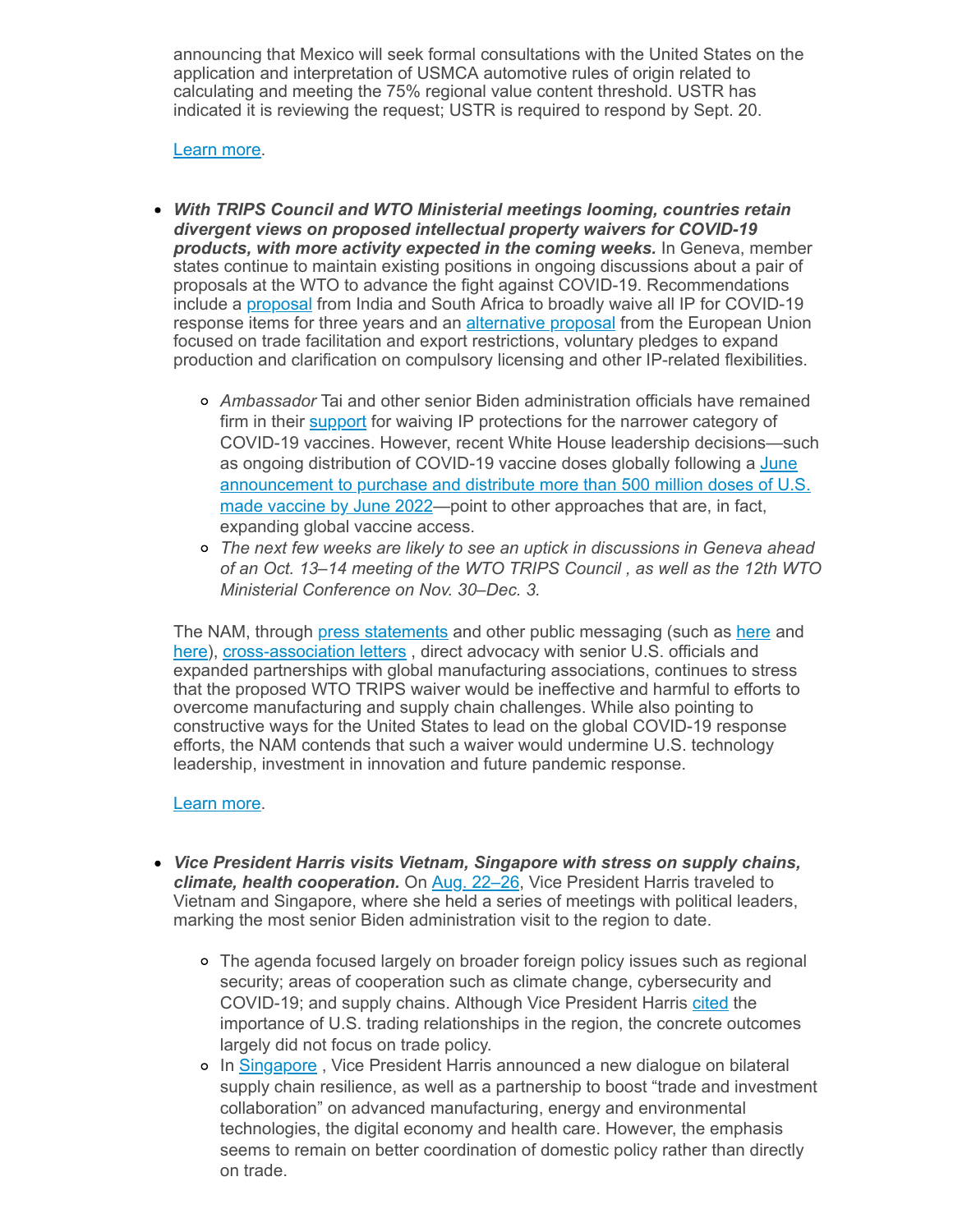o In [Vietnam,](https://click.email.nam.org/?qs=4bcbaac8f909473c950be14dc97d1b6112ba692c2fa077d74d6c6b0b214de7a2c36b876373ed9581fc77729d04d3aacd4e2d954c879cecd3) Vice President Harris announced that Vietnam would lower or eliminate tariffs on corn, wheat and pork products. She also announced plans for new initiatives from the U.S. Agency for International Development focused on women and minority-owned enterprises and boosting a digital workforce.

### [Learn](mailto:rong@nam.org?subject=VP%20Harris%20to%20Southeast%20Asia) more.

- *The NAM continues to lead advocacy efforts for the passage of the MTB.* While the Senate passed bipartisan MTB legislation within the United States Innovation and Competition Act in May, the House still must act. In June, Ways and Means Democrats and Republicans introduced two different versions of legislation to reauthorize the MTB.
- The [bipartisan-supported](https://click.email.nam.org/?qs=4bcbaac8f909473ccdb58b54a3f93d532dce070a29bdc40f4b52ba80deaba0e4da30aacafa1a13789bc260be4250e8d4a623da8ab0463d37) Senate version and the House [Republican](https://click.email.nam.org/?qs=4bcbaac8f909473cec7872c7f30e2c4badbb3f104f79a41f9e8ffe0cfbf12e91bfe3b174c10d21950984efd63a9029420a866007e5bd91c4) legislation approves certain MTB petitions recommended by the International Trade Commission for the current cycle. These versions also provide 120 days of retroactivity and extend the American Manufacturing and Competitiveness Act for two additional MTB cycles beginning in 2022 and 2025.
- The House [Democratic](https://click.email.nam.org/?qs=4bcbaac8f909473c442a89dd704c67905cc9cb2c3e359e23af40ae6c58ad7d7b2b8331fd2bff2d4dec3c17133b99676de9aac953b6d82e23) legislation includes the provisions listed above and also makes changes to the AMCA process, including a change that would seek to exclude finished products from future MTB cycles.

The NAM continues to advocate for congressional passage of a comprehensive MTB as soon as possible this year. In doing so, manufacturers are underscoring the direct impact of the tariffs that would be removed under the MTB on U.S. manufacturing operations, American workers and their communities.

[Learn](mailto:aaafedt@nam.org?subject=Miscellaneous%20Tariff%20Bill) more.

*United States and Ecuador announce new protocol under Trade and Investment Council Agreement***:** On Aug. 12, the United States and Ecuador announced the entry into force of a Joint [Protocol](https://click.email.nam.org/?qs=4bcbaac8f909473c2d2381a5afe684f878fa4aedaf26b171584801152462a9b6cfa7607c1a62034610a05e4988bb27600ae576eb14a3625d) to the U.S.–Ecuador Trade and Investment Council Agreement Relating to Trade Rules and Transparency. USTR officials also met with representatives from the Ministry of Production, Trade, Investment and Fisheries on issues pertaining to environment, labor and trade in agriculture products and agreed to develop a road map to strengthen trade flows and a new agriculture policy in Ecuador. The United States and Ecuador will convene the fourth Trade and Investment Council meeting before the end of 2021 and the first Small- and Medium-Sized Enterprise Dialogue under the protocol in the near future.

[Learn](mailto:msierra@nam.org?subject=Ecuador) more.

Take Action

- *For a listing of upcoming U.S. Trade and Development Agency missions, [click](https://click.email.nam.org/?qs=4bcbaac8f909473c36fde938970c57c19e395324ab5e013ca6b5ec47ef45b6595e29758bd8e432926a81e64ca6fa7a72c58bd6af34fb86c6) here.*
- *For a listing of upcoming Commerce [Department](https://click.email.nam.org/?qs=4bcbaac8f909473c051df9d703b1a18d6bc402a7b3fc44e39c234c2c1053e497afd2aa3ac28a22078d4bd2c9288511c37630ee5bbe6d4224) trade missions, click here***.**